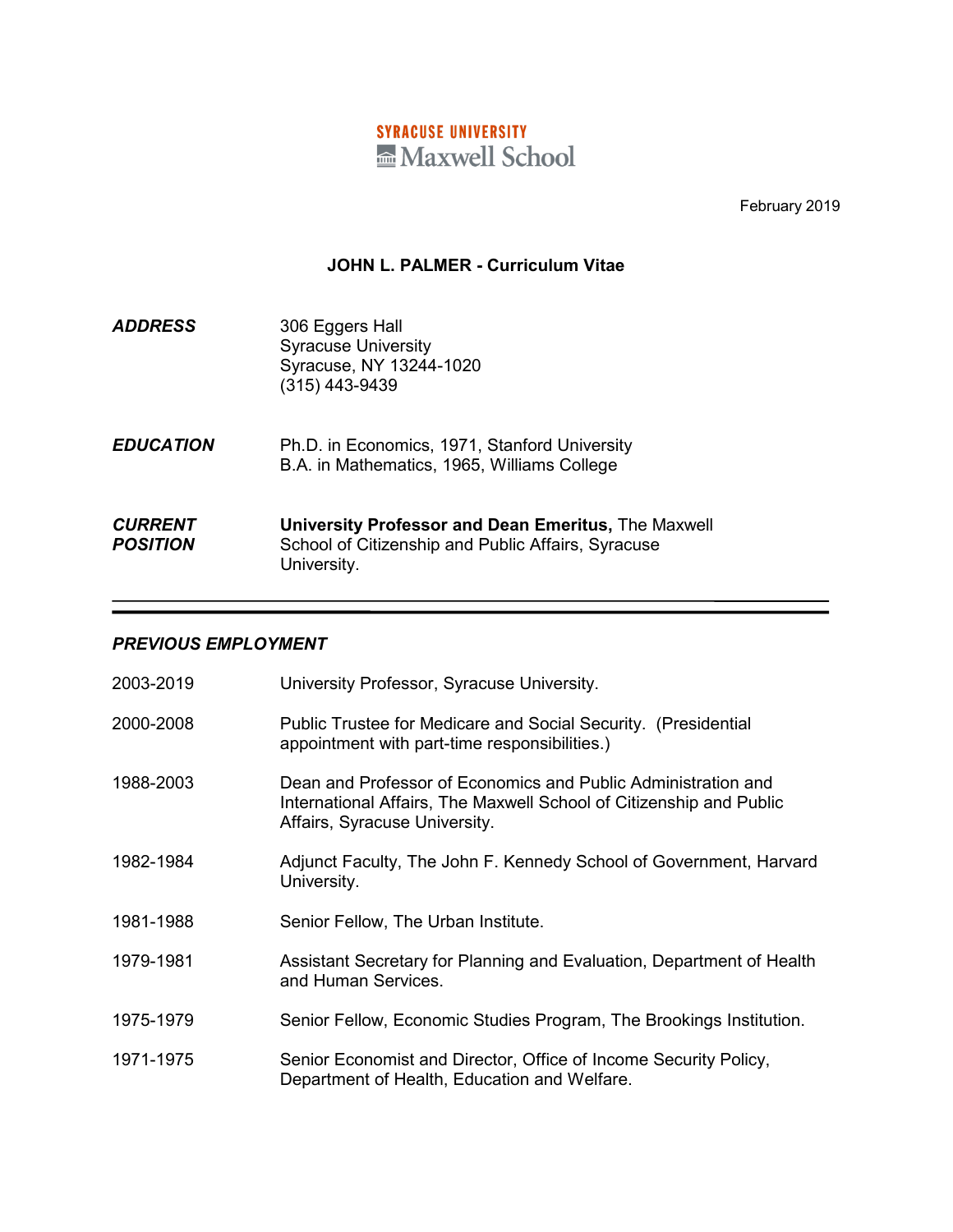1969-1971 Acting Assistant Professor, Department of Economics, Stanford University. 1966-1971 Research Associate, Institute for Public Policy Analysis, Stanford University and Institute for Research on Poverty, University of Wisconsin; and summer employment and consultant to the Rand Corporation and the Office of Economic Opportunity.

### *AWARDS/HONORS*

Birkhead-Burkhead Professor of Teaching Excellence (Maxwell School) Public Trustee for Medicare and Social Security Fellow, National Academy of Public Administration Member and past president of The National Academy of Social Insurance Honorary Faculty, China National School of Administration (Beijing) Secretary's (HEW) Superior Service Award Woodrow Wilson Fellow National Defense Education Act Fellowship

# *EXTERNAL PROFESSIONAL ACTIVITIES*

| 2009-2015    | Council of Academic Advisors, The American Enterprise Institute.                                                                         |
|--------------|------------------------------------------------------------------------------------------------------------------------------------------|
| 2009-present | Board of Advisors, The Robertson Foundation for Government.                                                                              |
| 2009-2013    | Board of Directors, The New York State Health Foundation.                                                                                |
| 2008-2010    | Co-chair, National Academy of Sciences/National Academy of Public<br>Administration Committee on the Fiscal Future of the United States. |
| 2008-2013    | Board of Trustees, Central and Western New York State Chapter of The<br>Nature Conservancy.                                              |
| 2007-2008    | National Academy of Sciences/National Research Council Committee to<br>Evaluate the Office of Policy Development and Research at HUD.    |
| 2006-2015    | Advisory Council, Emeriti Retirement Health Solutions.                                                                                   |
| 2004-present | Advisory Board, Journal on Social Security, Pensions and Retirement<br><u>Income</u> .                                                   |
| 2004-2006    | Fellow, TIAA-CREF Institute.                                                                                                             |
| 2004-present | Research Advisory Board of the Committee for Economic Development<br>(CED). Chair since 2006.                                            |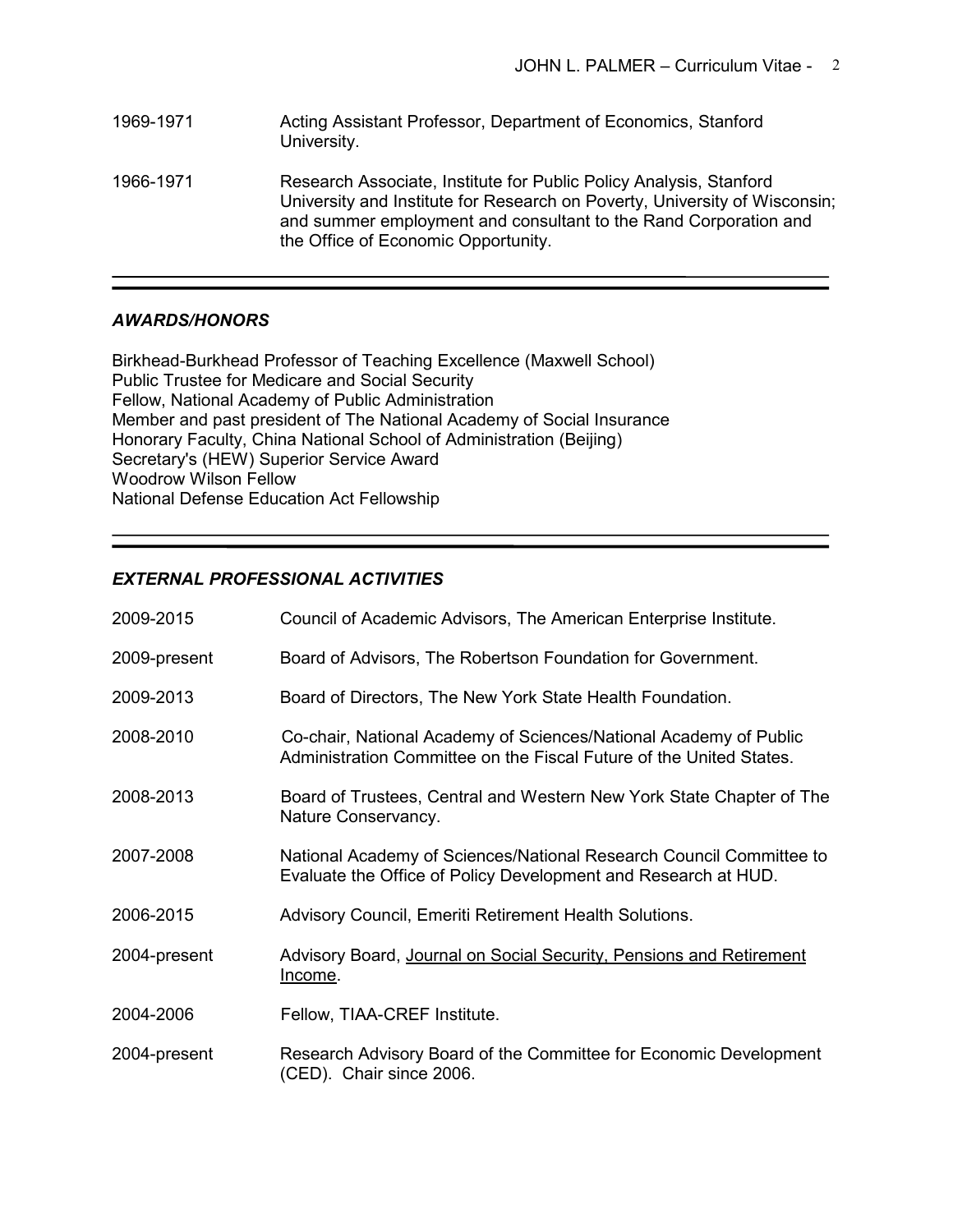- 2003-2012 Board of Advisors, Global Panel Foundation.
- 2002-2005 International Advisory Boards of the Schools of Public Affairs at Beijing and Tsinghua Universities.
- 2001-2004 Educators Advisory Panel to the U.S. Comptroller General.
- 2000-2001 Visiting Committee, The Brookings Institution.
- 1997-2005 Board of Directors, National Academy of Social Insurance.
- 1995-2003 Deans' Council of the Association of Professional Schools of International Affairs.
- 1994-1996 Research Committee of the National Association of Schools of Public Affairs and Administration.
- 1993-1995 Chair, National Academy of Public Administration/Kaiser Foundation Panel Study of the Management of the Medicaid Program.
- 1991-1993 National Advisory Committee of the Woodrow Wilson Foundation's Program on Public Policy and International Affairs.
- 1990-1991 Social Science Research Council Committee for Public Policy Research on Contemporary Hispanic Affairs.
- 1989-1992 Executive Council of the National Association of Schools of Public Affairs and Administration.
- 1988-1990 Vice President, Association for Public Policy Analysis and Management.
- 1977-1991 Chair/member of several National Academy of Sciences/National Research Council committees.
- 1975-present Consultant to various government agencies, private foundations, and universities and manuscript reviewer for various professional journals and book publishers.
- 1972-present Member, American Economic Association and Association for Public Policy Analysis and Management.

#### *SYRACUSE UNIVERSITY SERVICE*

2005-2006 Chancellor's committee to develop a resource-centered management budget system for the university.

Co-chair, Vice Chancellor's committee on study abroad.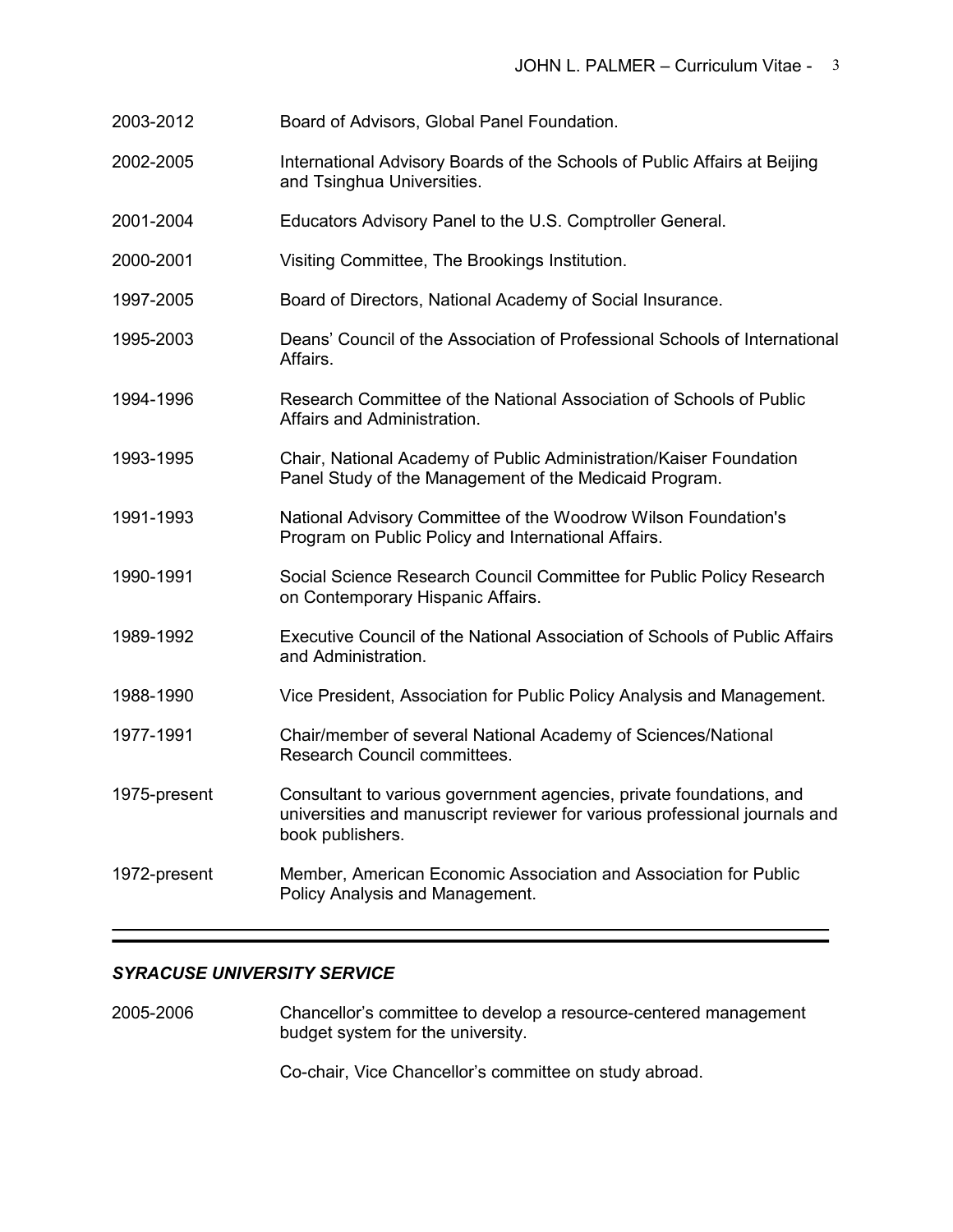- 2003-2014 Chair, Chancellor's health care advisory committee.
- 2002-2003 Chancellor's committee on financial aid policies and practices.
- 2001-2002 Vice Chancellor's academic planning committee.
- 1998-2002 Editorial board, Syracuse University Press.
- 1998-1999 Task force on the future of the all-University honors program.
- 1997-2003 Advisory council for the Syracuse University Library.
- 1997-2000 Deans' Cabinet liaison for budget, finance and business operations.
- 1997-1999 Chancellor's task force on employee benefits and work-life issues.
- 1994 Chancellor's task force for long-range budget planning.
- 1993-2001 Board of Graduate Studies.
- 1990-1991 Chancellor's advisory committee on restructuring the University.
- 1988-2003 Tenure and promotions committee of the College of Arts and Sciences (*ex officio*).
- 1988-2003 University Senate (*ex officio*) and various Senate committees.

### *MAJOR GRANTS*

| 2000-2001 | Principal investigator of \$150,000 grant to the Maxwell School from the<br>Robert Wood Johnson Foundation to evaluate the Foundation's Scholars<br>in Health Policy Research Program.                                                         |
|-----------|------------------------------------------------------------------------------------------------------------------------------------------------------------------------------------------------------------------------------------------------|
| 1993-1999 | Co-principal investigator of \$4 million grant to the Maxwell School for<br>various initiatives relating to undergraduate teaching and learning.                                                                                               |
| 1981-1988 | Co-principal investigator for \$12 million worth of grants to the Urban<br>Institute, primarily from the Ford and MacArthur Foundations, to study the<br>causes and consequences of major changes in U.S. domestic priorities<br>and policies. |
| 1975-1979 | Principal investigator for several modest research grants totaling about<br>\$500,000 to the Brookings Institution from national foundations to support<br>various research projects.                                                          |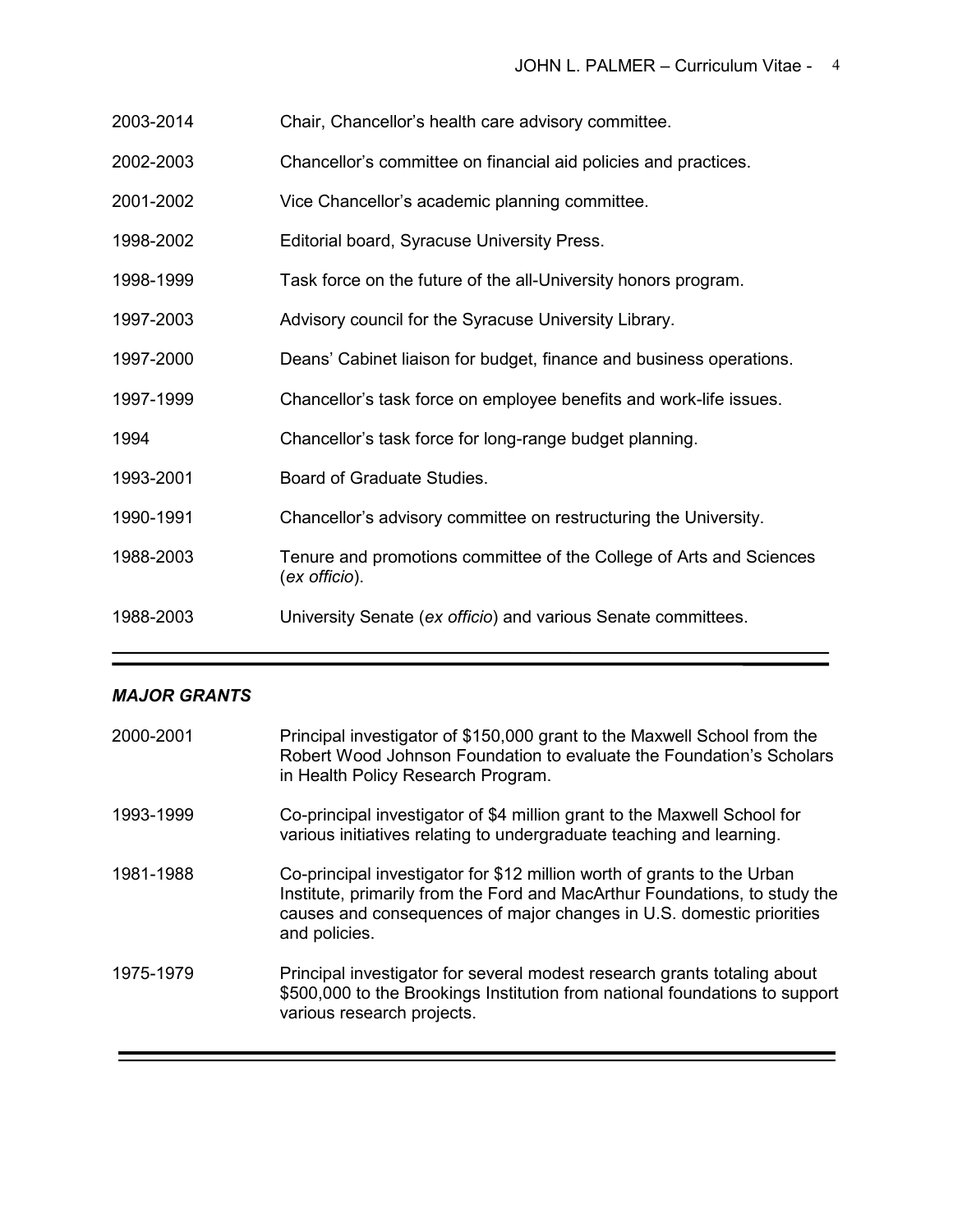# *BOOKS*

Choosing the Nation's Fiscal Future, co-director (with Rudolph Penner) of study report, The National Academies Press, 2010.

In Search of Retirement Security: the Changing Mix of Social Insurance, Employee Benefits, and Individual Responsibility, co-editor (with Teresa Ghilarducci, Van Dorn Ooms and Catherine Hill), The Century Foundation Press, 2005.

Who Cares for America's Children: Day Care Policy for the 1990's, co-editor (with Cheryl Hayes and Martha Zaslow), National Academy Press, 1990.

The Vulnerable, co-editor (with Timothy Smeeding and Barbara Torrey), The Urban Institute Press, 1988.

Perspectives on the Reagan Years, editor, The Urban Institute Press, 1986.

The Reagan Record: An Assessment of America's Changing Domestic Priorities, co-editor (with Isabel V. Sawhill), Ballinger Publishing Company, 1984.

Federal Budget Policy in the 1980s, co-editor (with Gregory B. Mills), The Urban Institute Press, 1984.

The Deficit Dilemma (with Gregory B. Mills), The Urban Institute Press, 1983.

The Reagan Experiment: An Examination of Economic and Social Policies Under the Reagan Administration, co-editor (with Isabel V. Sawhill), The Urban Institute Press, 1982.

Jobs for Disadvantaged Workers: The Economics of Employment Subsidies, co-editor (with Robert Haveman), The Brookings Institution, 1982.

Creating Jobs: Public Employment Programs and Wage Subsidies, editor, The Brookings Institution, 1978.

Welfare in Rural Areas: The Iowa and North Carolina Income Maintenance Experiments, coeditor (with Joseph A. Pechman), The Brookings Institution, 1978.

Toward an Effective Income Support System: Problems, Prospects, and Choices (with Michael Barth and George Carcagno), The Institute for Research on Poverty, 1974.

Inflation, Unemployment and Poverty, Heath-Lexington, 1973.

### *PROFESSIONAL ARTICLES*

*The Hard Road to Fiscal Responsibility* (with Rudy Penner), Public Budgeting and Finance, Volume 32, No. 3, Fall 2012.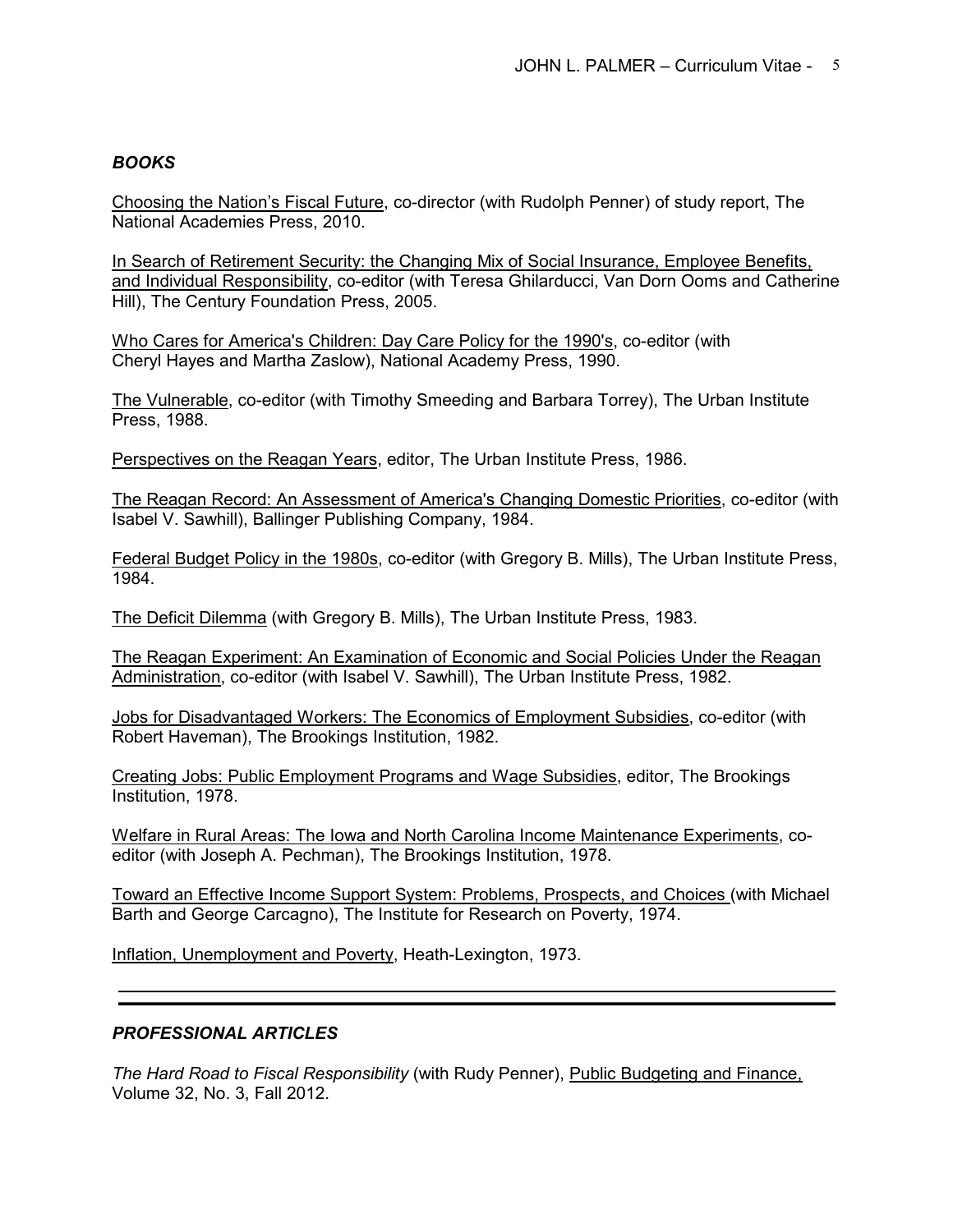"Controlling the Deficit: the Debate Continues" (with Rudy Penner), The Urban Institute Press, 2012.

"Committees Tackle the Deficit" (with Rudy Penner), The Urban Institute Press, 2011.

"Have Recent Budget Policies Contributed to Long-Run Fiscal Stability? (with Rudy Penner)," Research Report, The Urban Institute Press, 2010.

"Entitlement Programs for the Aged: the Long Term Fiscal Context," Research on Aging, Vol. 28, Issue 3, Winter 2006.

"Faculty Recruitment, Retention and Retirement: a Case Study of Human Resources Policies at Syracuse University" (with Michael Flusche and Myra Johnson), in Robert Clark and Jennifer Ma (editors), Recruitment, Retention, and Retirement in Higher Education: Building and Managing the Faculty of the Future, Edward Elgar Publishing Ltd., 2005.

"Medicare Financing: Outlook and Implications for Higher Education," TIAA-CREF Institute, 2004.

"Policymakers and Administration: the Inherent Conflict," review article in the Journal of Public Administration Research and Theory, Vol. I, No. 2, April 1991.

"Medicare's Fiscal Problems: An Imperative for Reform" (with John Holahan), The Journal of Health Politics, Policy and Law, Winter 1988.

"The Uses and Limits of Income Comparisons" (with Christopher Jencks and Timothy Smeeding), in Palmer et al. (editors), The Vulnerable, The Urban Institute Press, 1988.

"Outcomes, Interpretations, and Policy Implications" (with Stephanie G. Gould), in Palmer et al., ibid.

"Financing Retirement and Health Care for the Aged", in Isabel V. Sawhill (editor), Challenge to Leadership: Economic and Social Issues for the Next Decade, The Urban Institute Press, 1988.

"The Changing Structure of the Deficit," in The National Tax Journal, Volume XXXIX, No. 3, September 1987.

"The Next Decade: The Economic, Political and Social Context of Employment and Training Policies," Policy Studies Review, Vol. 6, No. 4, May 1987.

"Income Security Policies in the United States: The Inevitability and Consequences of Retrenchment," The Journal of Public Policy, Vol. 7, No. 1, January/March 1987.

"Philosophy, Policy, and Politics: Integrating Themes," in Palmer (editor), Perspectives on the Reagan Years, The Urban Institute Press, 1986.

"The Economic Consequences of an Aging Society" (with Stephanie G. Gould), Daedalus (The Aging Society), 115(1), Winter 1986, and in Alan Pifer and Lydia Bronte (editors), Our Aging Society: Paradox and Promise, Norton, 1986.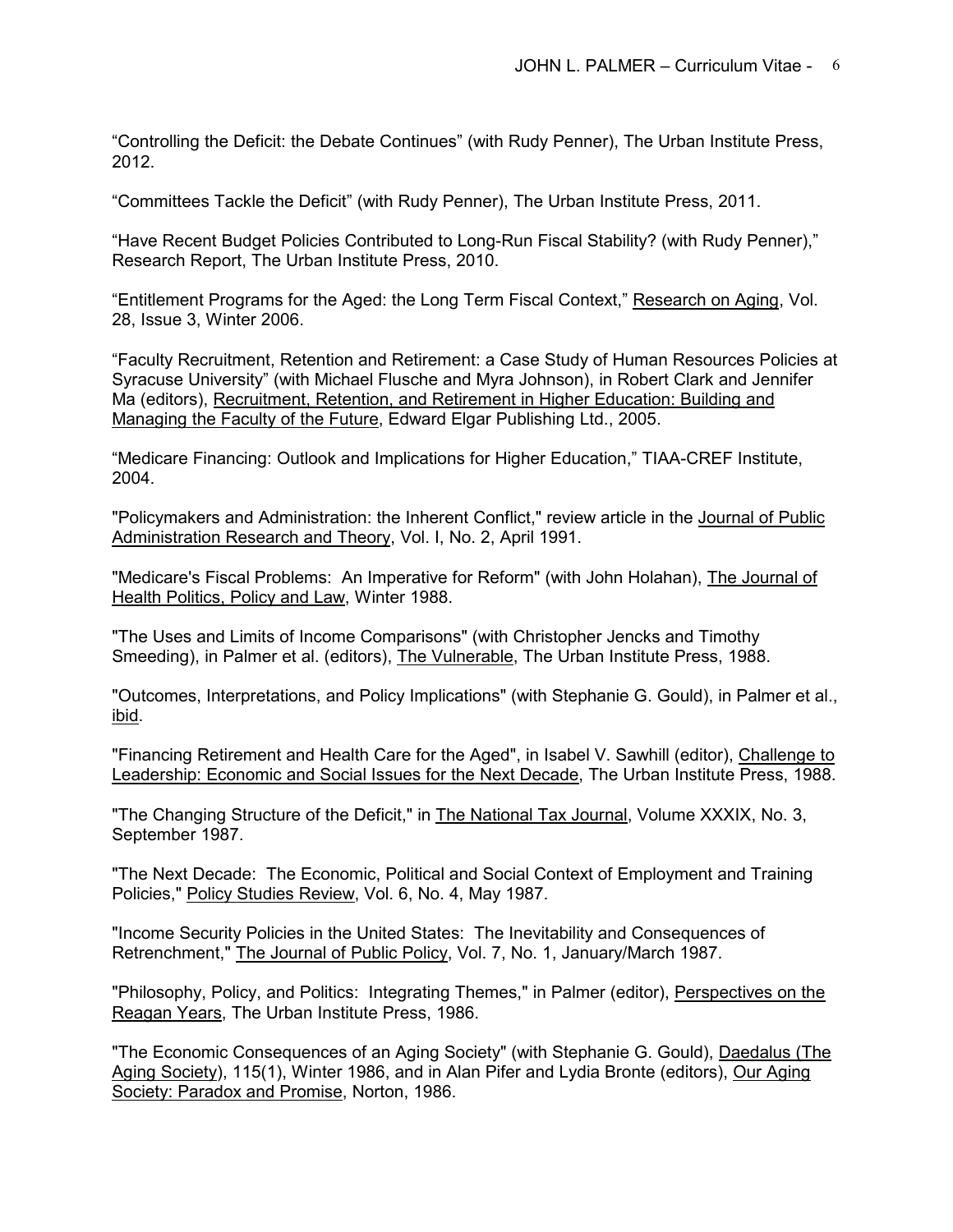"Social Policy: Challenging the Welfare State" (with D. Lee Bawden), in Palmer and Sawhill (editors), The Reagan Record, Ballinger, 1984.

"An Overview" (with Isabel V. Sawhill), in Palmer and Sawhill, ibid.

"The Federal Budget in Flux" (with Gregory B. Mills), in Mills and Palmer (editors), Federal Budget Policy in the 1980s, The Urban Institute Press, 1984.

"Health and Pension Programs" (with Barbara B. Torrey), in Mills and Palmer, ibid.

"Perspectives on the Reagan Experiment" (with Isabel V. Sawhill), in Palmer and Sawhill (editors), The Reagan Experiment. The Urban Institute Press, 1982. (Reprinted in Public Law Forum, Volume 3, 1983.)

"Budget Policy," (with Gregory B. Mills) in Palmer and Sawhill, *ibid.* 

"Financing Health Care" (with Steve Long), in Irwin Garfinkel (editor), Income-Tested Programs: The Case For and Against, Academic Press, 1982.

"Jobs Versus Income Transfers," in Eli Ginzberg (editor), Employing the Unemployed, Norton, 1980.

"Issues, Evidence, and Policy Implications" (with Irwin Garfinkel), in Palmer (editor), Creating Jobs: Public Employment Programs and Wage Subsidies, The Brookings Institution, 1978.

"Some Equity Issues in Social Security," in Martin and Anita Pfaff (editors), Main Issues of Distribution in Social Policies: Volume 2, Dunker and Humboldt, 1978.

"Employment and Income Security," in Joseph A. Pechman (editor), Setting National Priorities: The 1979 Budget, The Brookings Institution, 1978.

"Employment and Training Assistance," in Joseph A. Pechman (editor), Setting National Priorities: The 1978 Budget, The Brookings Institution, 1977.

"The Distributional Effects of Inflation and Higher Unemployment" (with Michael C. Barth), in Marilyn Moon and Eugene Smolensky (editors), Augmenting Measures of Economic Well-Being, Academic Press, 1977. (Brookings Reprint No. 339).

"The Future Role of Social Security," in Richard Burkhauser and George Tolley (editors), Income Support Policies for the Aging, Ballinger, 1977.

"The Distributional Impact of Higher Energy Prices: How Should the Federal Government Respond?" (with John Todd and Howard Tuckman), Public Policy, Fall 1976. (Brookings Reprint No. 331).

"Income Security Policy" (with Joseph Minarik), in Henry Owen and Charles L.Schultze (editors), Setting National Priorities: The Next Ten Years, The Brookings Institution, 1976.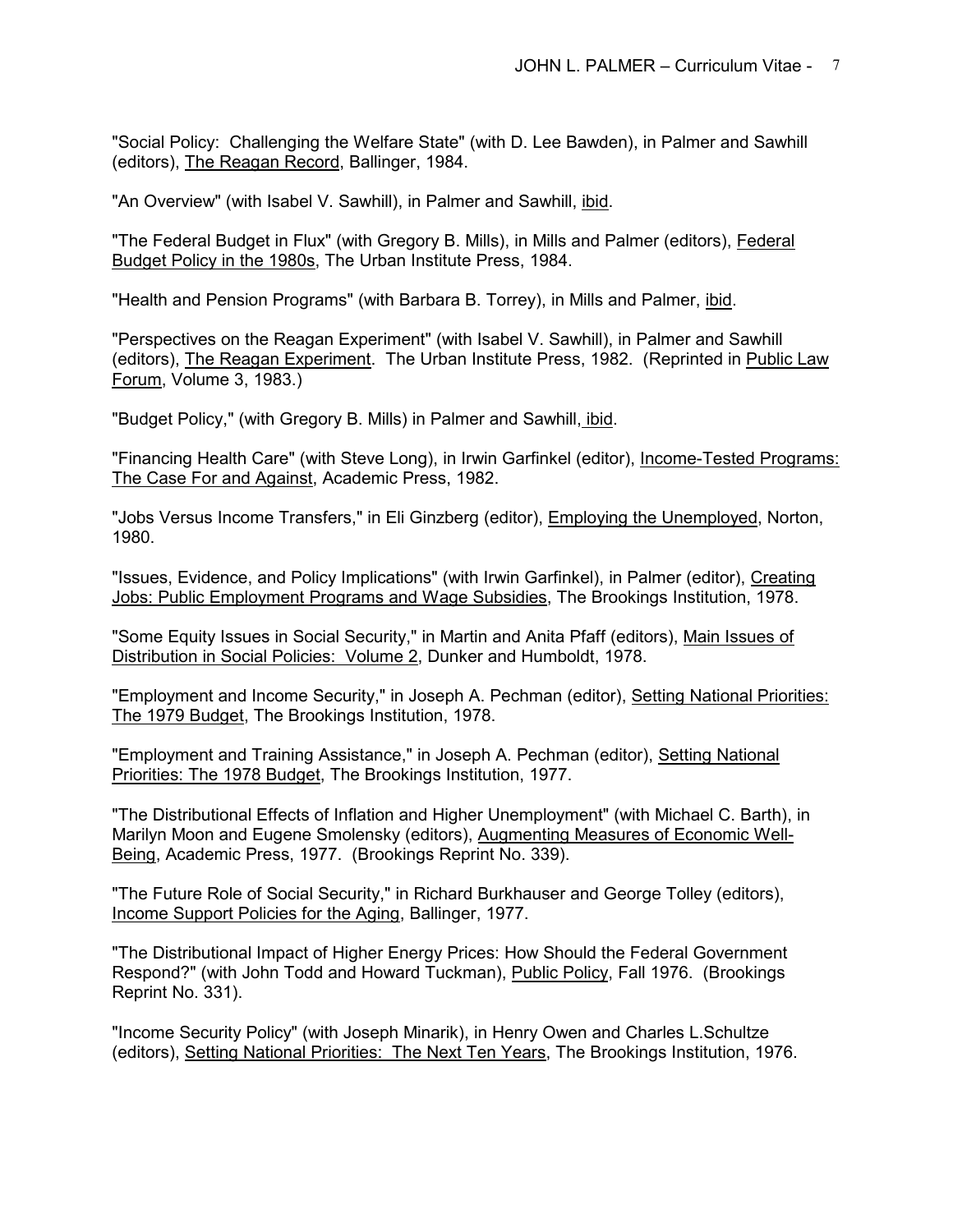"Policy Implications: A Positive View" (with Michael C. Barth and Larry L. Orr), in Joseph Pechman and Michael Timpane (editors), Work Incentives and Income Guarantees: The New Jersey Work Incentive Experiment, The Brookings Institution, 1975.

"Federal Policy Toward Labor Markets and Poverty," in Dennis Dugan (editor), Perspectives on Poverty, Praeger, 1973.

"The Impact of Inflation on the Poor" (with Robinson G. Hollister), in Kenneth Boulding and Martin Pfaff (editors), Redistribution to the Rich and Poor: The Grants Economics of Income Distribution, Wadsworth, 1972.

"The Implicit Tax of Inflation and Unemployment: Some Policy Implications" (with Robinson G. Hollister), in Boulding and Pfaff, ibid.

## *POPULAR PRESS ARTICLES (representative listing)*

"Medicare is Headed for Financial Disaster," various newspapers served by the Newhouse News Service, 2004.

"America's Day Care Crisis," various newspapers served by the Washington Post-Los Angeles Times news service, 1990.

"Treating the Symptoms [of Poverty]" (with Stephanie G. Gould), review article in Commonwealth, Volume CXVI, No. 7, 1989.

"America Was Once God's Country" (with Stephanie G. Gould), Newsday, October 26, 1986.

"The Reagan Legacy" (with Stephanie G. Gould), Knight-Ridder newspaper chain, September 1986.

"Should We Worry About the Deficit?" (with Stephanie G. Gould), The Washington Monthly, May 1986.

"Tax Reform and the Economy," Scripps-Howard newspaper chain, December 1985.

"Taking Reagan's Route, or Not?" (with Isabel V. Sawhill), The New York Times, September 25, 1982.

"Taxing Benefits Isn't a Vicious Idea" (with Isabel V. Sawhill), Los Angeles Times, December 24, 1982.

"Government Growth in Perspective," The Washington Post, November 1975. (Reprinted in Challenge magazine, January/February, 1976.)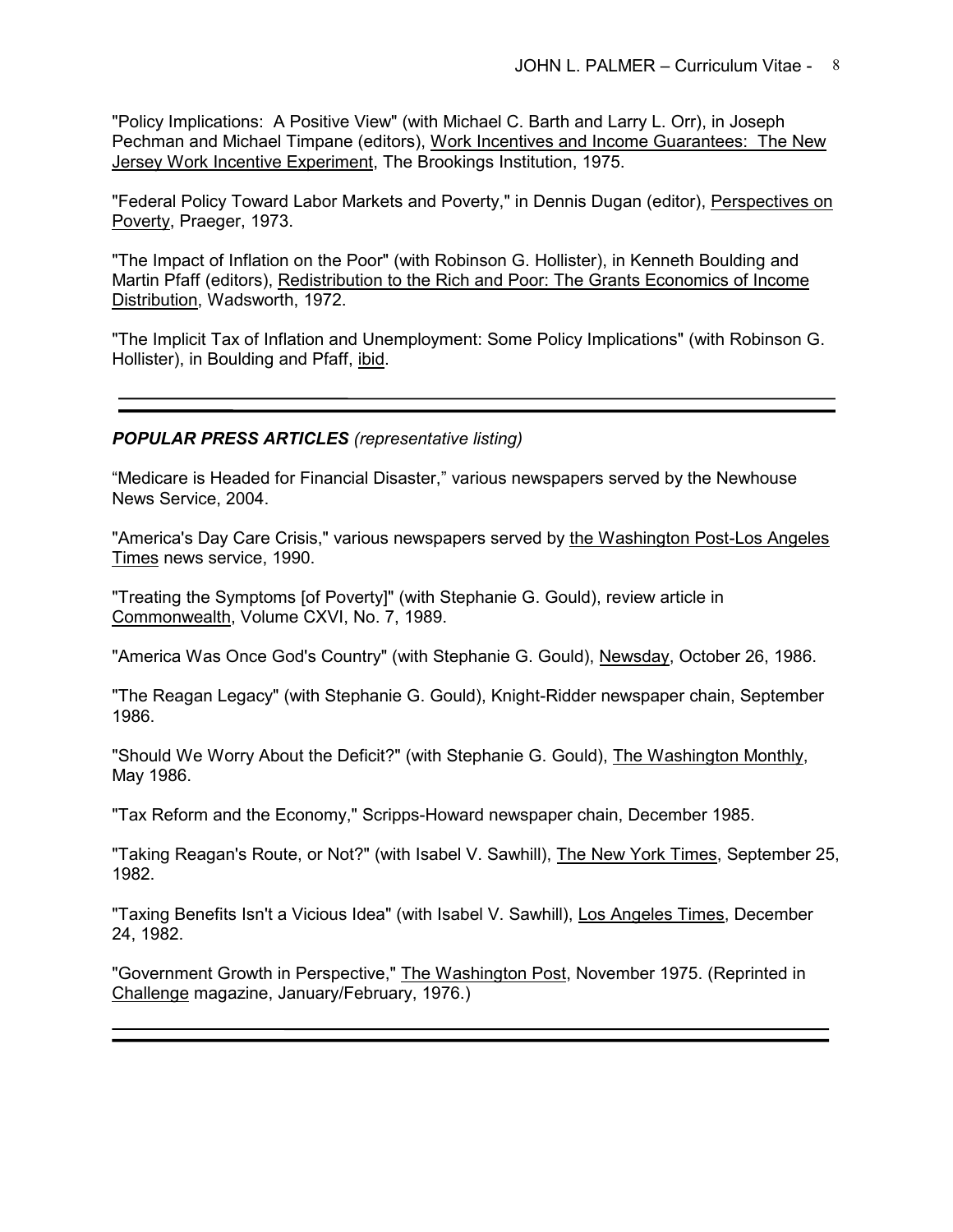*EXPERT CONGRESSIONAL TESTIMONY (representative listing of testimony other than that given as a public official)*

"Social Security and Medicare: Reducing the Deficit and Preparing for the Retirement of the Baby Boom," before the Senate Budget Committee, March 1988.

"The Future of Entitlement Programs," before the House Budget Committee Task Force on Income Security, November 1987.

"Problems and Prospects for Medicare and Medicaid," before the Subcommittee on Health of the Senate Finance Committee, January 1987.

"The Impact on Individuals and Households of Recent Legislative and Economic Changes," before the Senate Budget Committee, February 1984.

"Reducing the Deficit: Why and How," before the Senate Budget Committee, December 1983.

"Job Creation Policies," before the Joint Economic Committee, February 1979.

"Employment Tax Credits," before the Senate Finance and Select Small Business Committees, July 1978.

"The Budgetary Outlook and Welfare Reform," before the Senate Budget Committee, April 1977.

### *INVITED PRESENTATIONS (representative listing for past three decades)*

"The Long Term Federal Fiscal Outlook and Social Security Reform", School of Industrial and Labor Relations, Cornell University, September 2008.

"A Perspective on the 2008 Medicare Trustees' Report," symposium, American Enterprise Institute, Washington, April 2008.

"Medicare's Fiscal Woes: Future Implications for Retiree Health Care Planning in Higher Education," Emeriti Healthcare Solutions Symposium, The Brookings Institution, December 2005.

"Prospects for Entitlement Reform," Center for Private Enterprise Research, Texas A&M, May 2005.

"America's Long-Term Fiscal Challenge," Weiss Presidential Lecture, Cornell University, October 2004.

"The Management of Social Security Trust Funds in the United States: Current Policies and Prospects," conference on Managing the Future Through Pension Schemes, Italian Ministry of Economics and Finance and Tor Vergata University, Rome, April 2004.